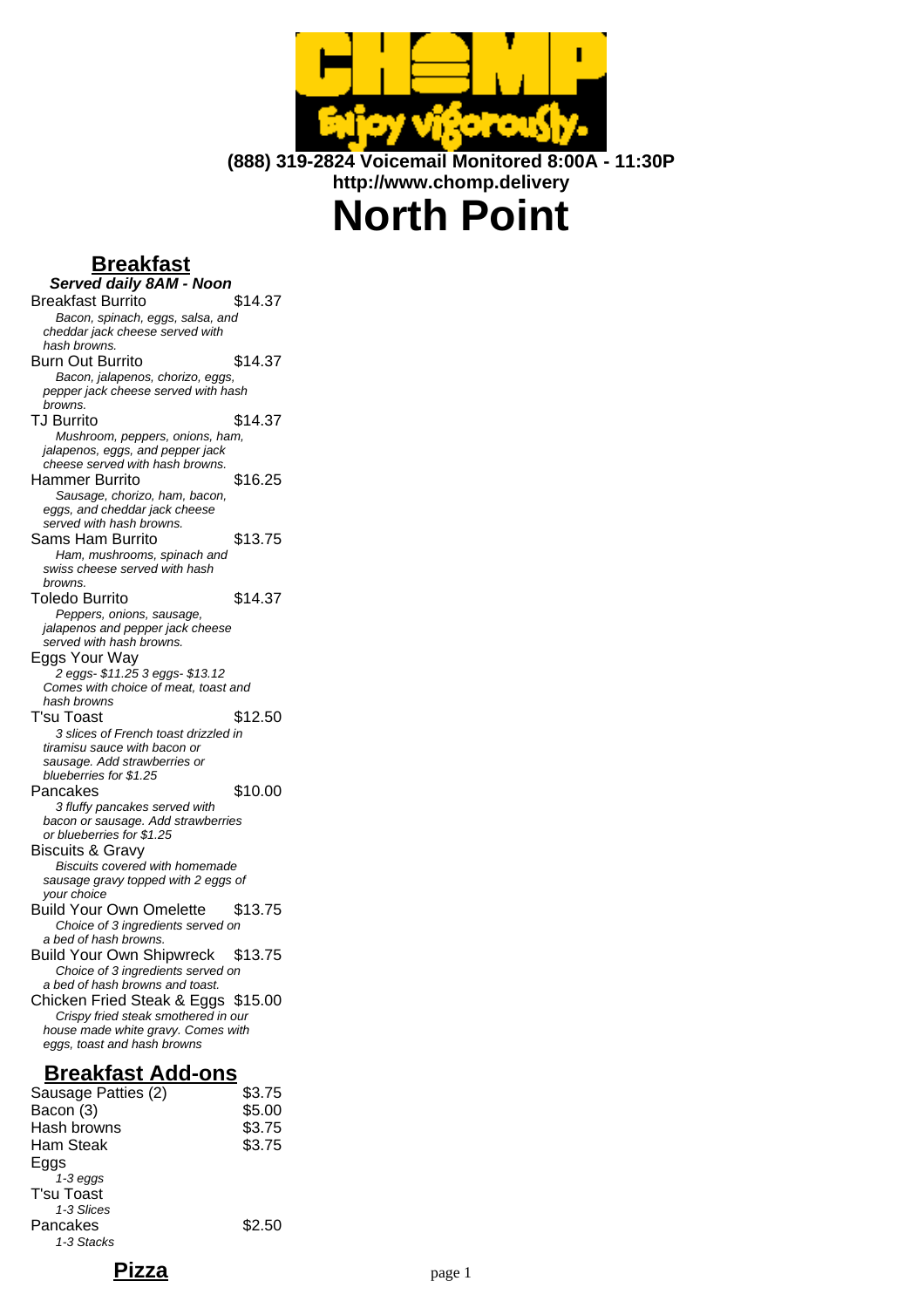Cheese Pizza \$20.62 Additional toppings \$1.25 each Supreme Pizza  $$24.37$ Pepperoni, sausage, onion, mushroom, black olive and green pepepr All Meat Pizza  $$28.12$ Pepperoni, sausage, Canadian bacon and beef. Hawaiian Pizza \$23.12 Canadian Bacon, pineapple and mozzarella. Bacon Cheeseburger Pizza \$25.62 Bacon, beef, pickle and onion. Taco Pizza  $$26.87$ Beef, sausage, lettuce, tomato, black olive, onion, and taco chips. Big Mac Pizza \$26.87 Beef, sausage, onion, lettuce, pickle, mozzarella and our specialty big mac sauce Crabmeat Rangoon Pizza \$30.62 Cream cheese base, crab meat, green onions, cheese and Thai sweet chili sauce. BBQ Chicken Bacon Pizza \$24.37 BBQ sauce base, breaded chicken, bacon and mozzarella cheese. **Appetizers** Ultimate Nachos Choice of meat (taco, beef or buffalo chicken) nacho cheese, queso cheese, lettuce, jalapeno,

black olive, tomato, onion, salsa, sour cream. Bone In Wings \$17.43 Naked or tossed, choose from BBQ Raspberry, BBQ, Sweet n Spicy BBQ, Teriyaki, Buffalo, Hot, Habanero, or Ghost Pepper Comes with one dipping sauce Cheese Quesadilla \$10.00 Cheese, peppers, onions and jalapenos. Add chicken or buffalo chicken \$2.50 French Fries \$7.50 Onion Rings \$10.93 Fried Pickle Spears \$11.25 Pretzel Bites with Queso \$10.93 Breaded Mushrooms \$10.93 Jalapeno Poppers \$10.93 Mozzarella Sticks \$10.93 Chicken Tenders (5) \$10.93 Breaded Gizzards \$12.18 Cheese Curds \$10.93 Sampler Basket \$31.25 Pick any 3 items: onion rings, pickle spears, breaded mushrooms, jalapeno poppers, mozzarella sticks, chicken tenders, gizzards, cheese balls Nashville Hot Cheese Curds \$11.25 Mac N Cheese Bites \$10.93

#### **Sandwiches**

**Served with fries, coleslaw or cottage cheese Upgrade to salad \$2.50** 1/2 Pound Burger \$13.75 Served with lettuce, tomato, onion, pickle. Add cheese or bacon for .<br>\$1.25 Double Bacon Cheeseburger \$16.25 Mushroom Swiss Burger \$16.25 Smothered in sauteed mushrooms and Swiss cheese. Black and Bleu Burger \$17.50 Blackened burger, bleu cheese crumbles, and bacon. Breaded Tenderloin \$13.75